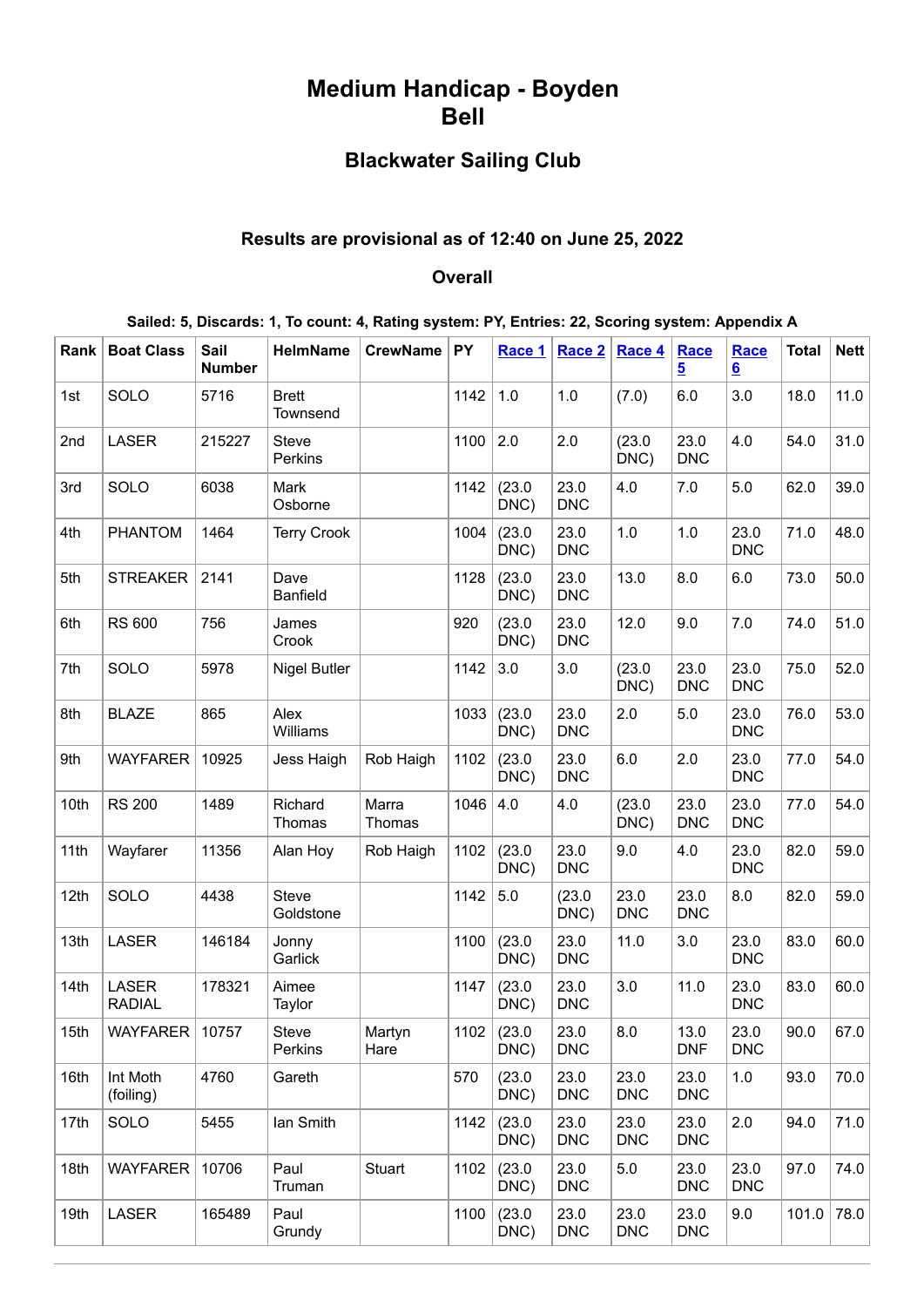| <b>Rank</b>      | <b>Boat Class</b>      | Sail<br><b>Number</b> | <b>HelmName</b>   | CrewName         | <b>PY</b> | Race 1         |                    | Race $2 \mid$ Race 4 | Race<br><u>5</u>   | Race<br><u>6</u>   | Total | <b>Nett</b> |
|------------------|------------------------|-----------------------|-------------------|------------------|-----------|----------------|--------------------|----------------------|--------------------|--------------------|-------|-------------|
| 20th             | <b>WAYFARER</b>        | 8684                  | Dominic<br>Fisher | Graham<br>Fisher | 1102      | (23.0)<br>DNC) | 23.0<br>DNC        | 23.0<br><b>DNC</b>   | 10.0               | 23.0<br>DNC        | 102.0 | 79.0        |
| 21st             | LASER<br><b>RADIAL</b> | 18                    | Johm Crook        |                  | 1147      | (23.0)<br>DNC) | 23.0<br><b>DNC</b> | 10.0                 | 23.0<br><b>DNC</b> | 23.0<br><b>DNC</b> | 102.0 | 79.0        |
| 22 <sub>nd</sub> | <b>RS700</b>           | 779                   | D Styles          |                  | 845       | (23.0)<br>DNC) | 23.0<br><b>DNC</b> | 23.0<br><b>DNC</b>   | 23.0<br><b>DNC</b> | 11.0<br><b>DNF</b> | 103.0 | 80.0        |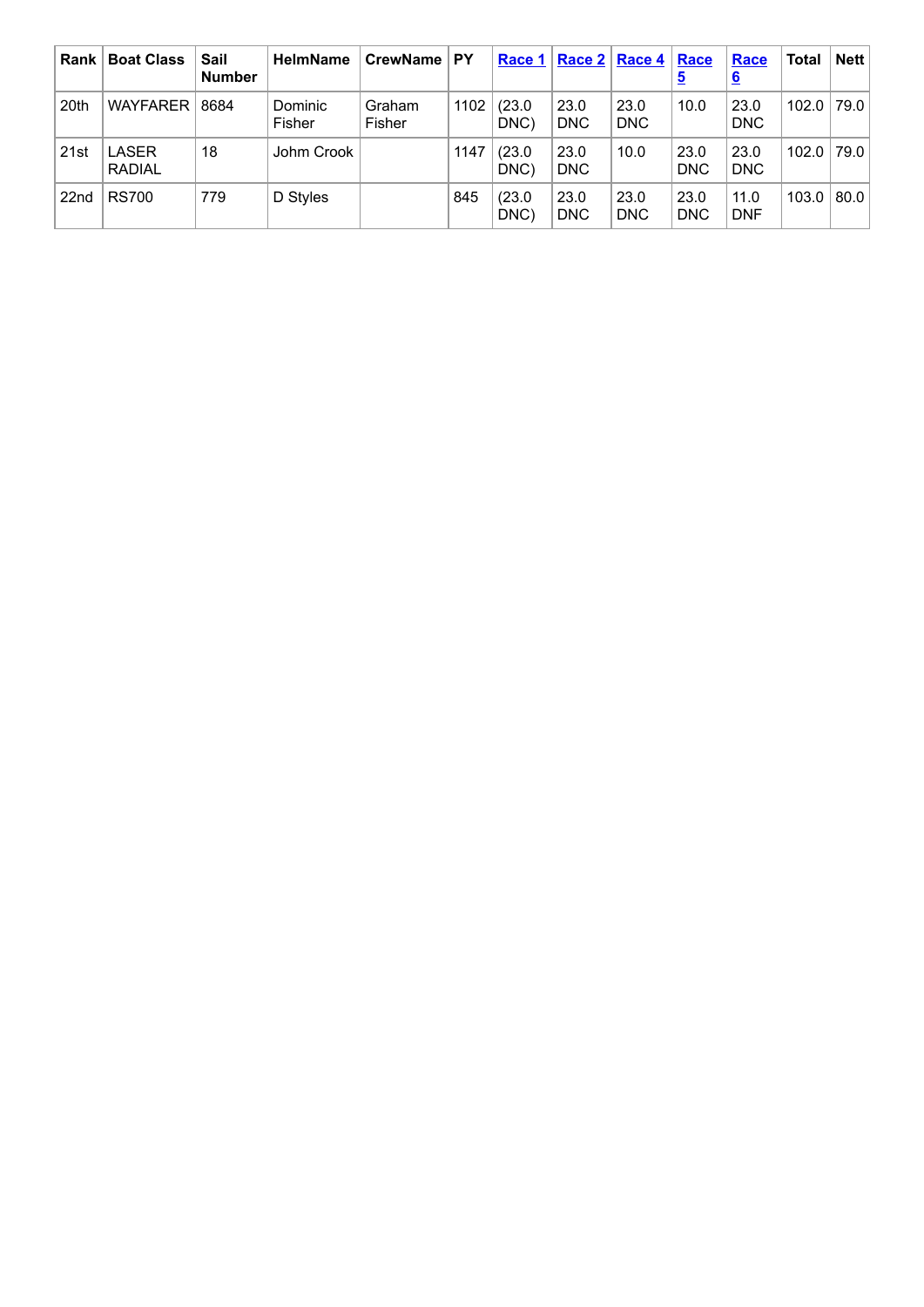### **Race 1 - 5th June 2022 at 15:15**

<span id="page-2-0"></span>

| <b>Rank</b> | <b>Boat</b><br><b>Class</b> | Sail<br><b>Number</b> | <b>HelmName</b>       | <b>CrewName</b> | <b>PY</b> | <b>Start</b> | Finish   | Elapsed | Corrected | Points |
|-------------|-----------------------------|-----------------------|-----------------------|-----------------|-----------|--------------|----------|---------|-----------|--------|
|             | <b>SOLO</b>                 | 5716                  | <b>Brett Townsend</b> |                 | 1142      | 09.30        | 10.11.43 | 0.41.43 | 0.36.32   | 1.0    |
| 2           | <b>LASER</b>                | 215227                | <b>Steve Perkins</b>  |                 | 1100      | 09.30        | 10.10.32 | 0.40.32 | 0.36.51   | 2.0    |
| 3           | <b>SOLO</b>                 | 5978                  | Nigel Butler          |                 | 1142      | 09.30        | 10.13.42 | 0.43.42 | 0.38.16   | 3.0    |
| 4           | <b>RS 200</b>               | 1489                  | Richard<br>Thomas     | Marra<br>Thomas | 1046      | 09.30        | 10.10.47 | 0.40.47 | 0.38.59   | 4.0    |
| 5           | <b>SOLO</b>                 | 4438                  | Steve<br>Goldstone    |                 | 1142      | 09.30        | 10.29.06 | 0.59.06 | 0.51.45   | 5.0    |

**Start: Start 1, Finishes: Place**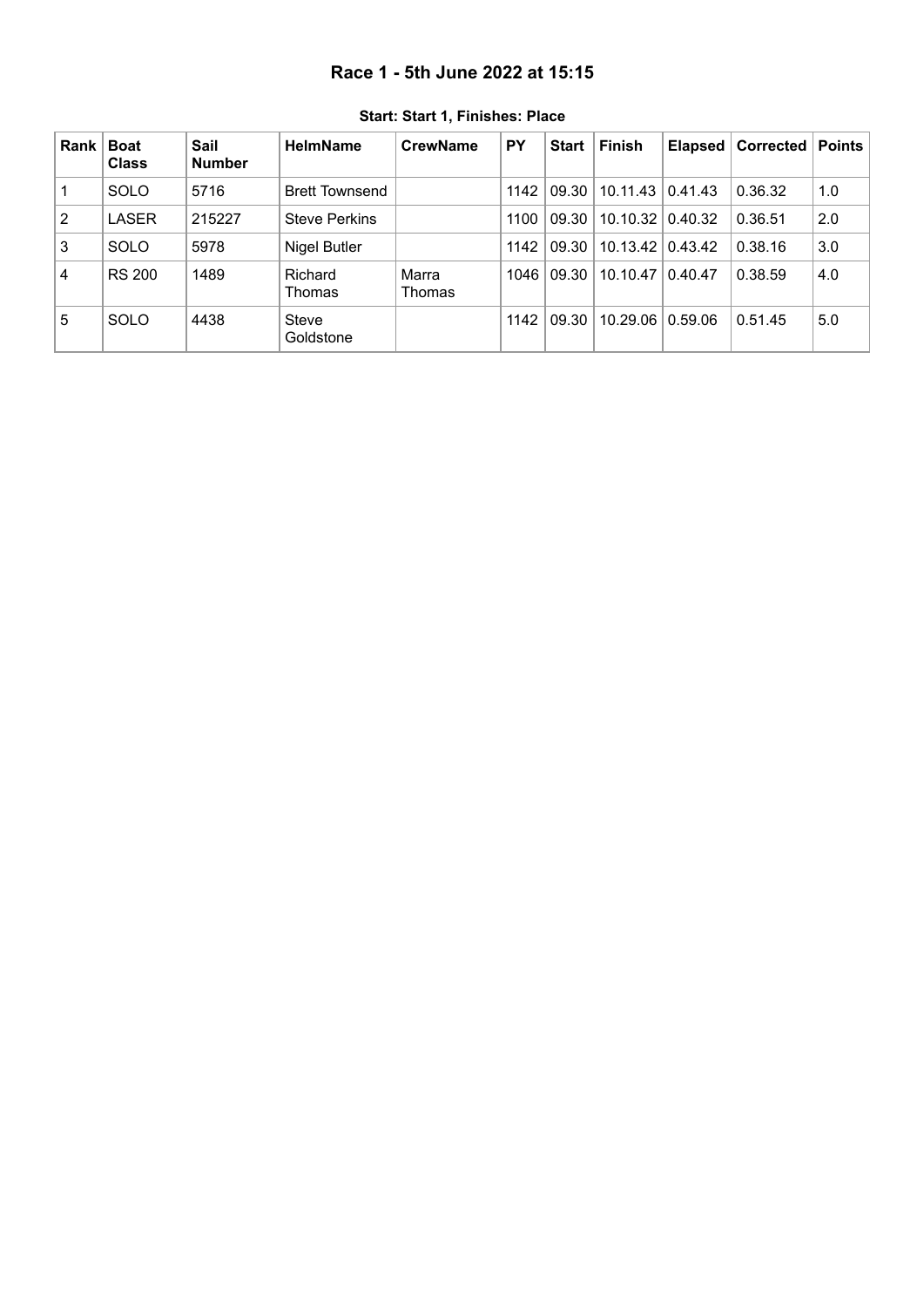### **Race 2 - 5th June 2022 at 16:16**

<span id="page-3-0"></span>

| <b>Rank</b> | <b>Boat</b><br><b>Class</b> | Sail<br><b>Number</b> | <b>HelmName</b>       | <b>CrewName</b> | PΥ   | <b>Start</b> | Finish                     |         | Elapsed   Corrected | Points |
|-------------|-----------------------------|-----------------------|-----------------------|-----------------|------|--------------|----------------------------|---------|---------------------|--------|
|             | <b>SOLO</b>                 | 5716                  | <b>Brett Townsend</b> |                 | 1142 |              | 10.36   11.19.21   0.43.21 |         | 0.37.58             | 1.0    |
| 2           | LASER                       | 215227                | <b>Steve Perkins</b>  |                 | 1100 |              | 10.36   11.18.39   0.42.39 |         | 0.38.46             | 2.0    |
| 3           | <b>SOLO</b>                 | 5978                  | Nigel Butler          |                 | 1142 |              | 10.36   11.22.26           | 0.46.26 | 0.40.40             | 3.0    |
| 4           | <b>RS 200</b>               | 1489                  | Richard<br>Thomas     | Marra<br>Thomas | 1046 |              | 10.36 11.19.37             | 0.43.37 | 0.41.42             | 4.0    |

**Start: Start 1, Finishes: Place**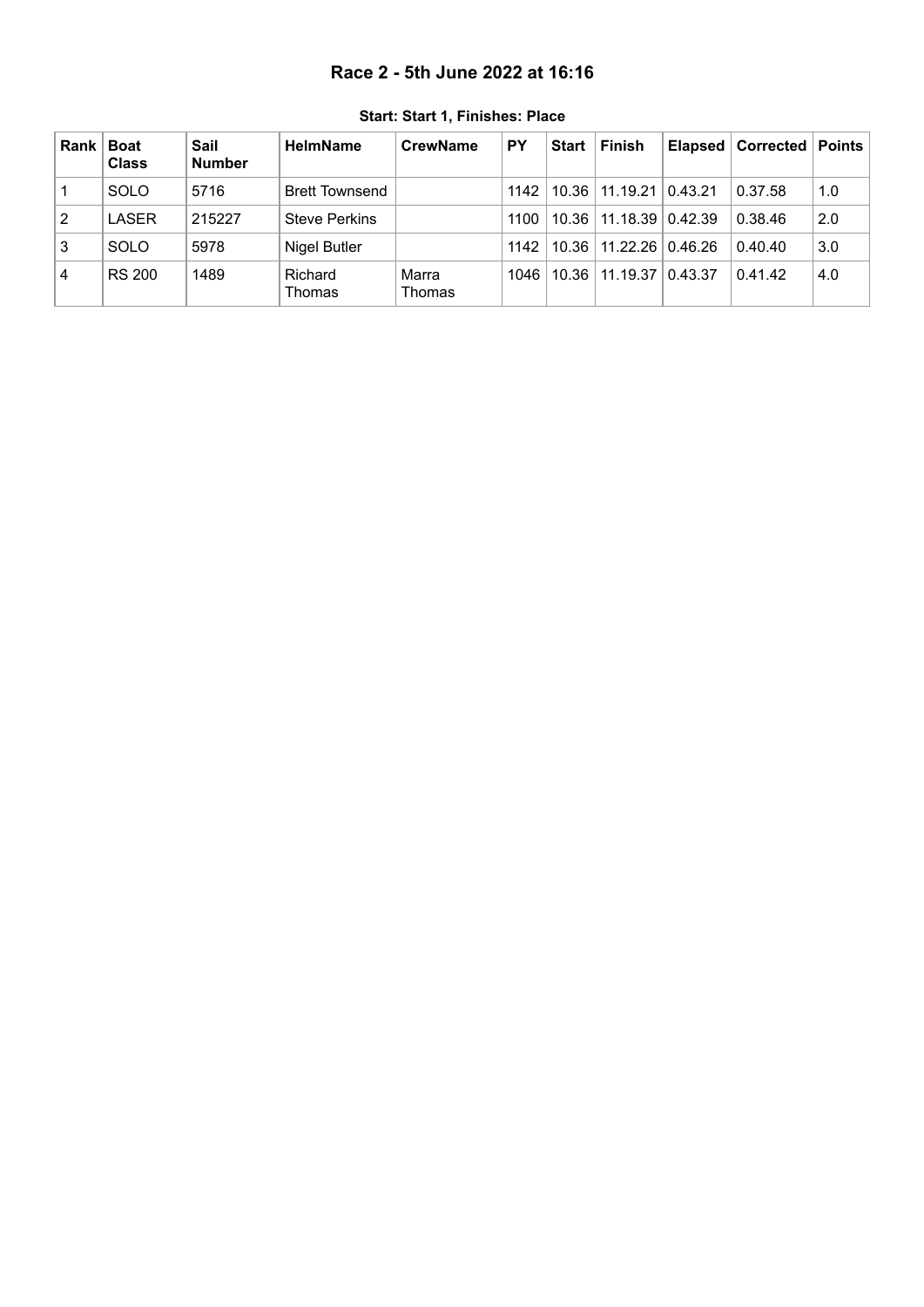### **Race 4 - 18th June 2022 at 14:30**

<span id="page-4-0"></span>

| Rank           | <b>Boat Class</b>             | Sail<br><b>Number</b> | <b>HelmName</b>          | <b>CrewName</b> | <b>PY</b> | <b>Start</b> | <b>Finish</b> | <b>Elapsed</b> | Corrected | <b>Points</b> |
|----------------|-------------------------------|-----------------------|--------------------------|-----------------|-----------|--------------|---------------|----------------|-----------|---------------|
| 1              | <b>PHANTOM</b>                | 1464                  | <b>Terry Crook</b>       |                 | 1004      | 14.33        | 15.17.26      | 0.44.26        | 0.44.15   | 1.0           |
| $\overline{2}$ | <b>BLAZE</b>                  | 865                   | <b>Alex Williams</b>     |                 | 1033      | 14.33        | 15.20.11      | 0.47.11        | 0.45.41   | 2.0           |
| 3              | <b>LASER</b><br><b>RADIAL</b> | 178321                | Aimee Taylor             |                 | 1147      | 14.33        | 15:26:32      | 0.53.32        | 0.46.40   | 3.0           |
| 4              | SOLO                          | 6038                  | Mark Osborne             |                 | 1142      | 14.33        | 15:27:02      | 0.54.02        | 0.47.19   | 4.0           |
| 5              | <b>WAYFARER</b>               | 10706                 | Paul Truman              | Stuart          | 1102      | 14.33        | 15.25.12      | 0.52.12        | 0.47.22   | 5.0           |
| 6              | <b>WAYFARER</b>               | 10925                 | Jess Haigh               | Rob Haigh       | 1102      | 14.33        | 15:25:20      | 0.52.20        | 0.47.29   | 6.0           |
| $\overline{7}$ | SOLO                          | 5716                  | <b>Brett</b><br>Townsend |                 | 1142      | 14.33        | 15:27:30      | 0.54.30        | 0.47.43   | 7.0           |
| 8              | <b>WAYFARER</b>               | 10757                 | <b>Steve Perkins</b>     | Martyn<br>Hare  | 1102      | 14.33        | 15.25.49      | 0.52.49        | 0.47.56   | 8.0           |
| 9              | Wayfarer                      | 11356                 | Alan Hoy                 | Rob Haigh       | 1102      | 14.33        | 15.26.18      | 0.53.18        | 0.48.22   | 9.0           |
| 10             | <b>LASER</b><br><b>RADIAL</b> | 18                    | Johm Crook               |                 | 1147      | 14.33        | 15.28.33      | 0.55.33        | 0.48.26   | 10.0          |
| 11             | <b>LASER</b>                  | 146184                | Jonny Garlick            |                 | 1100      | 14.33        | 15:26:20      | 0.53.20        | 0.48.29   | 11.0          |
| 12             | <b>RS 600</b>                 | 756                   | James Crook              |                 | 920       | 14.33        | 15.17.40      | 0.44.40        | 0.48.33   | 12.0          |
| 13             | <b>STREAKER</b>               | 2141                  | Dave Banfield            |                 | 1128      | 14.33        | 15.28.44      | 0.55.44        | 0.49.25   | 13.0          |

#### **Start: Start 1, Finishes: Place**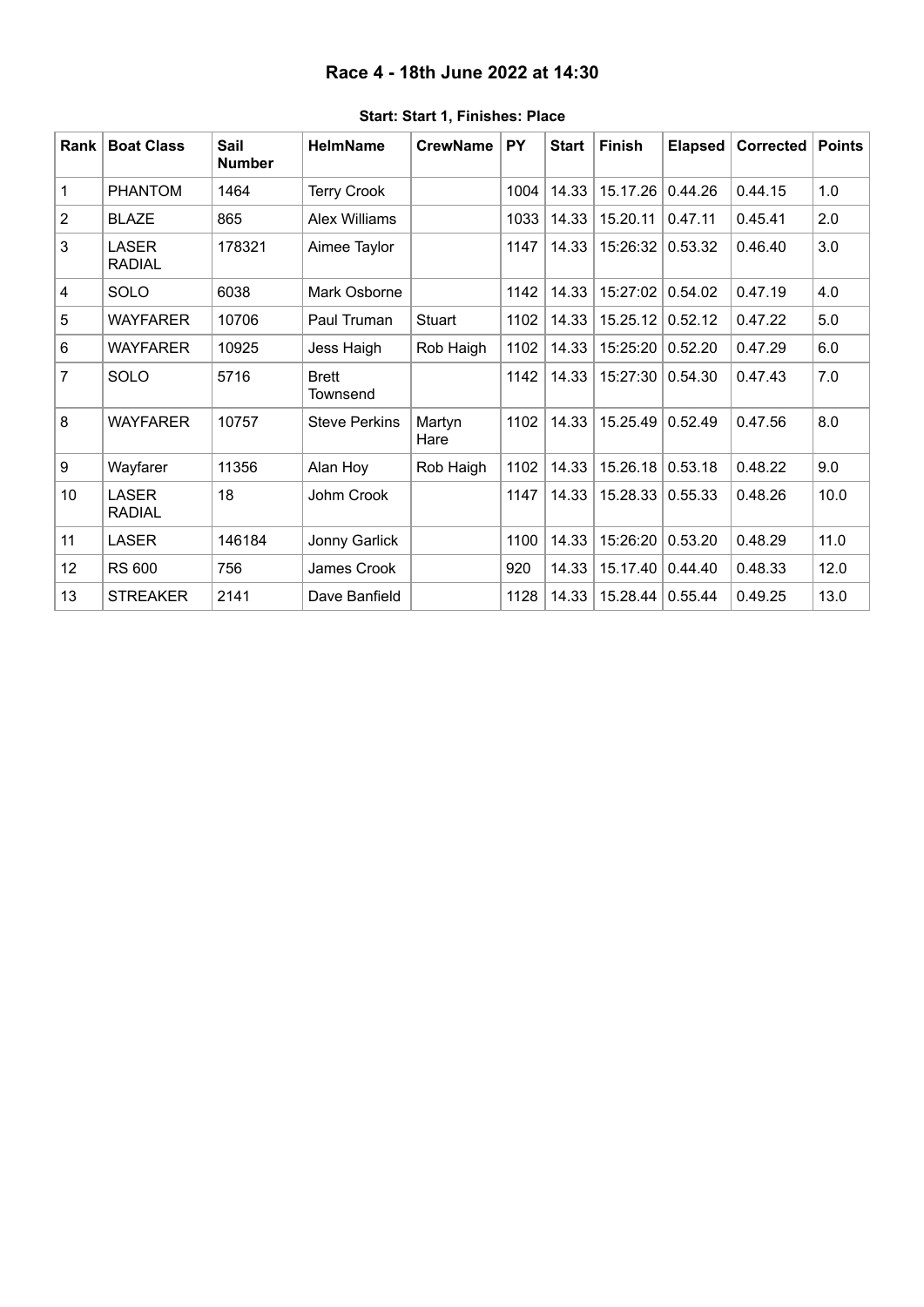### **Race 5 - 19th June 2022 at 14:30**

<span id="page-5-0"></span>

| Rank           | <b>Boat Class</b>             | Sail<br><b>Number</b> | <b>HelmName</b>          | <b>CrewName</b>  | PY   | <b>Start</b> | <b>Finish</b>    | <b>Elapsed</b> | Corrected | <b>Points</b> |
|----------------|-------------------------------|-----------------------|--------------------------|------------------|------|--------------|------------------|----------------|-----------|---------------|
| 1              | <b>PHANTOM</b>                | 1464                  | <b>Terry Crook</b>       |                  | 1004 | 15.51        | 16.17.11         | 0.26.11        | 0.26.05   | 1.0           |
| $\overline{2}$ | <b>WAYFARER</b>               | 10925                 | Jess Haigh               | Rob Haigh        | 1102 | 15.51        | 16.19.55         | 0.28.55        | 0.26.14   | 2.0           |
| $\mathbf{3}$   | <b>LASER</b>                  | 146184                | Jonny Garlick            |                  | 1100 | 15.51        | 16.20.32         | 0.29.32        | 0.26.51   | 3.0           |
| 4              | Wayfarer                      | 11356                 | Alan Hoy                 | Rob Haigh        | 1102 | 15.51        | 16.21.02         | 0.30.02        | 0.27.15   | 4.0           |
| $\overline{5}$ | <b>BLAZE</b>                  | 865                   | <b>Alex Williams</b>     |                  | 1033 | 15.51        | 16.19.13         | 0.28.13        | 0.27.19   | 5.0           |
| 6              | <b>SOLO</b>                   | 5716                  | <b>Brett</b><br>Townsend |                  | 1142 | 15.51        | 16:22:54         | 0.31.54        | 0.27.56   | 6.0           |
| $\overline{7}$ | SOLO                          | 6038                  | Mark<br>Osborne          |                  | 1142 | 15.51        | 16.22.56         | 0.31.56        | 0.27.58   | 7.0           |
| 8              | <b>STREAKER</b>               | 2141                  | Dave Banfield            |                  | 1128 | 15.51        | 16.24.42         | 0.33.42        | 0.29.53   | 8.0           |
| 9              | <b>RS 600</b>                 | 756                   | James Crook              |                  | 920  | 15.51        | 16.20.18         | 0.29.18        | 0.31.51   | 9.0           |
| 10             | WAYFARER                      | 8684                  | Dominic<br>Fisher        | Graham<br>Fisher | 1102 | 15.51        | 16.28.08 0.37.08 |                | 0.33.42   | 10.0          |
| 11             | <b>LASER</b><br><b>RADIAL</b> | 178321                | Aimee Taylor             |                  | 1147 | 15.51        | 16.34.02         | 0.43.02        | 0.37.31   | 11.0          |
| 12             | <b>WAYFARER</b>               | 10757                 | <b>Steve Perkins</b>     | Martyn Hare      | 1102 |              |                  | <b>DNF</b>     |           | 13.0          |

### **Start: Start 1, Finishes: Place**